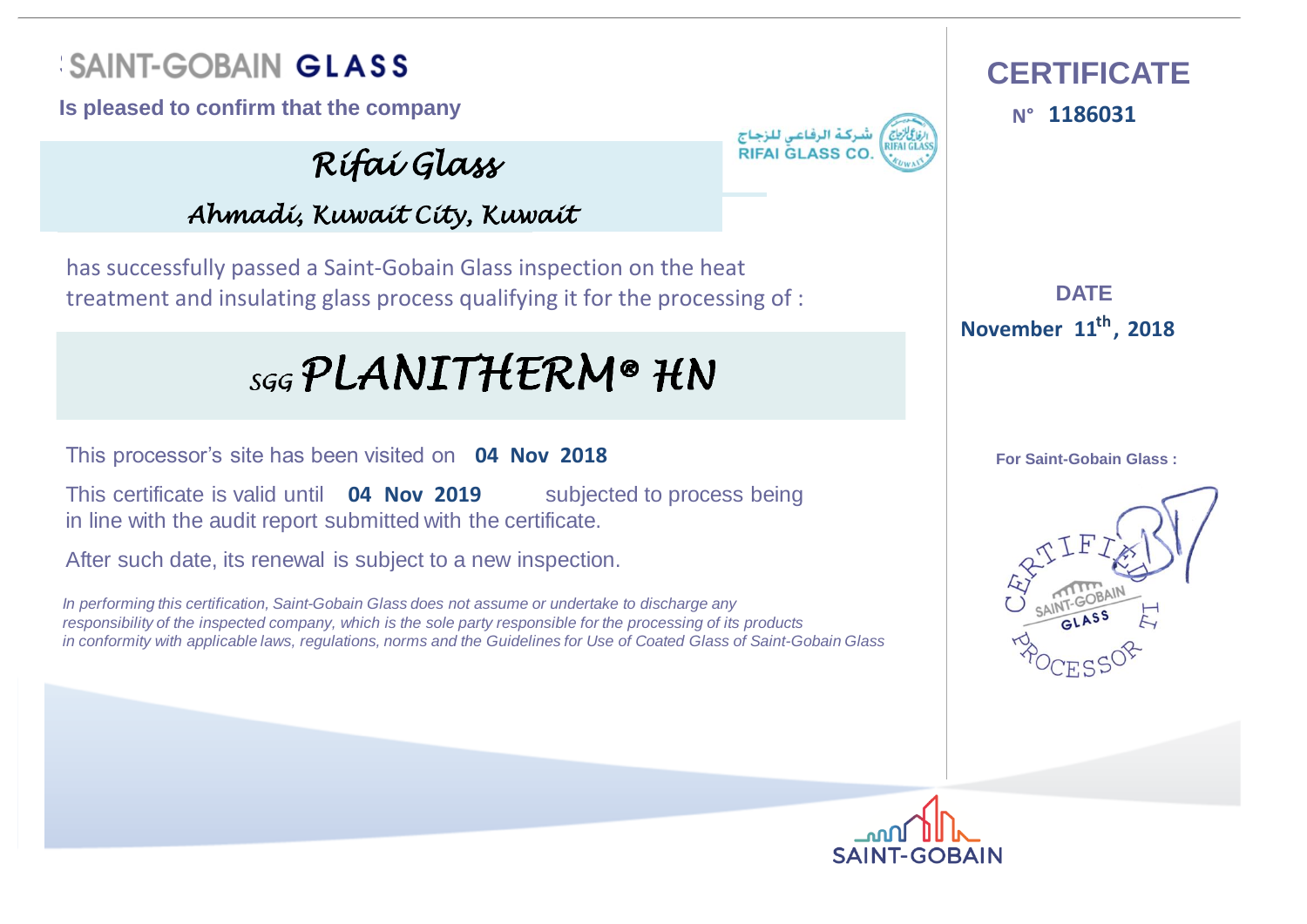## **SAINT-GOBAIN GLASS CERTIFICATE**

**Is pleased to confirm that the company 1186001**

*Rifai Glass*

*Ahmadi, Kuwait City, Kuwait*

**RIFALGLASS C** 

**N°**

has successfully passed a Saint-Gobain Glass inspection on the heat treatment and insulating glass process qualifying it for the processing of :

 $_{SGG}$ COOL-LITE® ST

This processor's site has been visited on **04 Nov 2018**

This certificate is valid until **04 Nov 2019** Subjected to process being in line with the audit report submitted with the certificate.

After such date, its renewal is subject to a new inspection.

*In performing this certification, Saint-Gobain Glass does not assume or undertake to discharge any responsibility of the inspected company, which is the sole party responsible for the processing of its products in conformity with applicable laws, regulations, norms and the Guidelines for Use of Coated Glass of Saint-Gobain Glass*

**DATE : 11 November 2018 th ,**



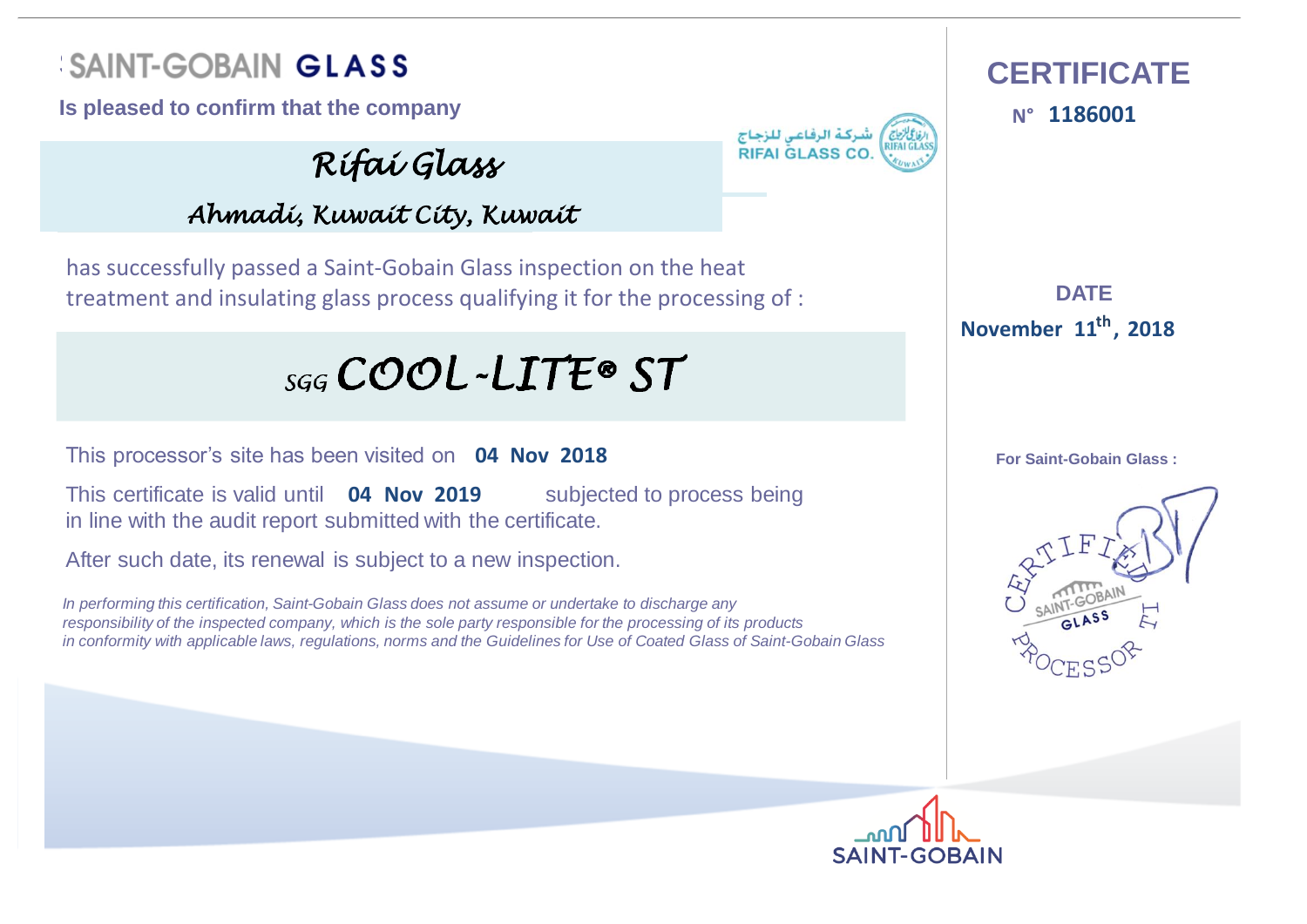## **SAINT-GOBAIN GLASS CERTIFICATE**

**Is pleased to confirm that the company** المسركة الرفاعى للزجاج **11860122** 

*Rifai Glass*

**RIFALGLASS C** 

**N°**

*Ahmadi, Kuwait City, Kuwait*

has successfully passed a Saint-Gobain Glass inspection on the heat treatment and insulating glass process qualifying it for the processing of :

## *SGG REFLECTASOL®*

This processor's site has been visited on **04 Nov 2018**

This certificate is valid until **04 Nov 2019** Subjected to process being in line with the audit report submitted with the certificate.

After such date, its renewal is subject to a new inspection.

*In performing this certification, Saint-Gobain Glass does not assume or undertake to discharge any responsibility of the inspected company, which is the sole party responsible for the processing of its products in conformity with applicable laws, regulations, norms and the Guidelines for Use of Coated Glass of Saint-Gobain Glass*

**DATE : 11 November 2018 th ,**



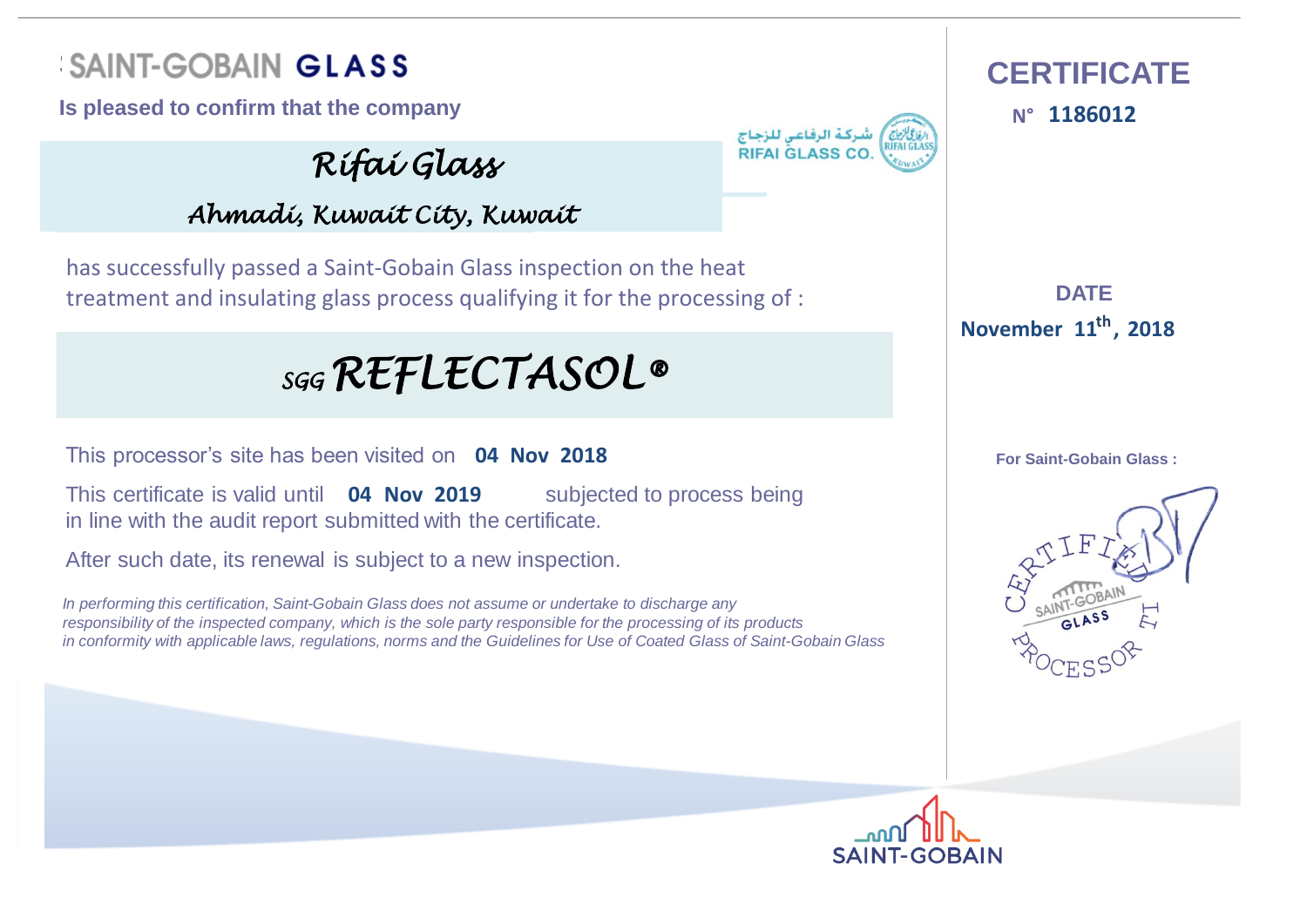### **Saint-Gobain Glass**

**Is pleased to confirm that the company** 

*Rifai Glass Shuwaikh, Kuwait City*



has successfully passed <sup>a</sup> Saint‐Gobain Glass inspection on the heat treatment and insulating glass process qualifying it for the processing of :

# $_{SGG}$ COOL-LITE® ST

This processor's site has been visited on **16 Dec 2012**

**This certificate is valid until 16 Dec 2013** so long as your manufacturing process remains as it is on the date of the inspection.

After such date, its renewal is subject to a new inspection.

*In performing this certification, Saint-Gobain Glass does not assume or undertake to discharge any responsibility of the inspected company, which is the sole party responsible for the processing of its products in conformity with applicable laws, regulations, norms and the Guidelines for Use of Coated Glass of Saint-Gobain Glass*

#### **CERTIFICATEN°**

**DATE :16 January <sup>2013</sup> th,**



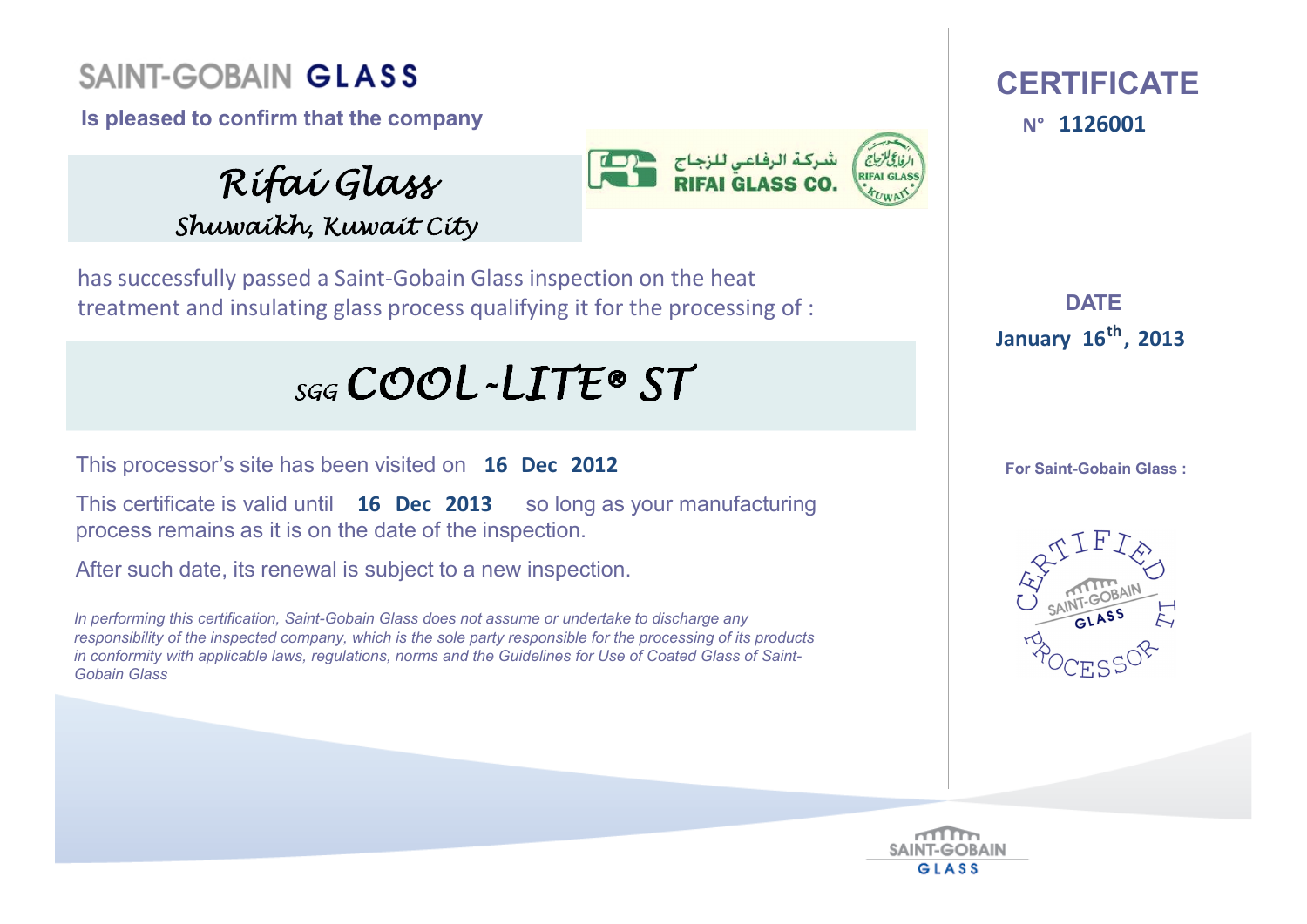### **Saint-Gobain Glass**

**Is pleased to confirm that the company** 

*Rifai Glass Shuwaikh, Kuwait City*



has successfully passed <sup>a</sup> Saint‐Gobain Glass inspection on the heat treatment and insulating glass process qualifying it for the processing of :

## *SGG COOL-LITE® KT*

This processor's site has been visited on **16 Dec 2012**

**This certificate is valid until 16 Dec 2013** so long as your manufacturing process remains as it is on the date of the inspection.

After such date, its renewal is subject to a new inspection.

*In performing this certification, Saint-Gobain Glass does not assume or undertake to discharge any responsibility of the inspected company, which is the sole party responsible for the processing of its products in conformity with applicable laws, regulations, norms and the Guidelines for Use of Coated Glass of Saint-Gobain Glass*

 **CERTIFICATE**N° 1126003

**DATE :16 January <sup>2013</sup> th,**